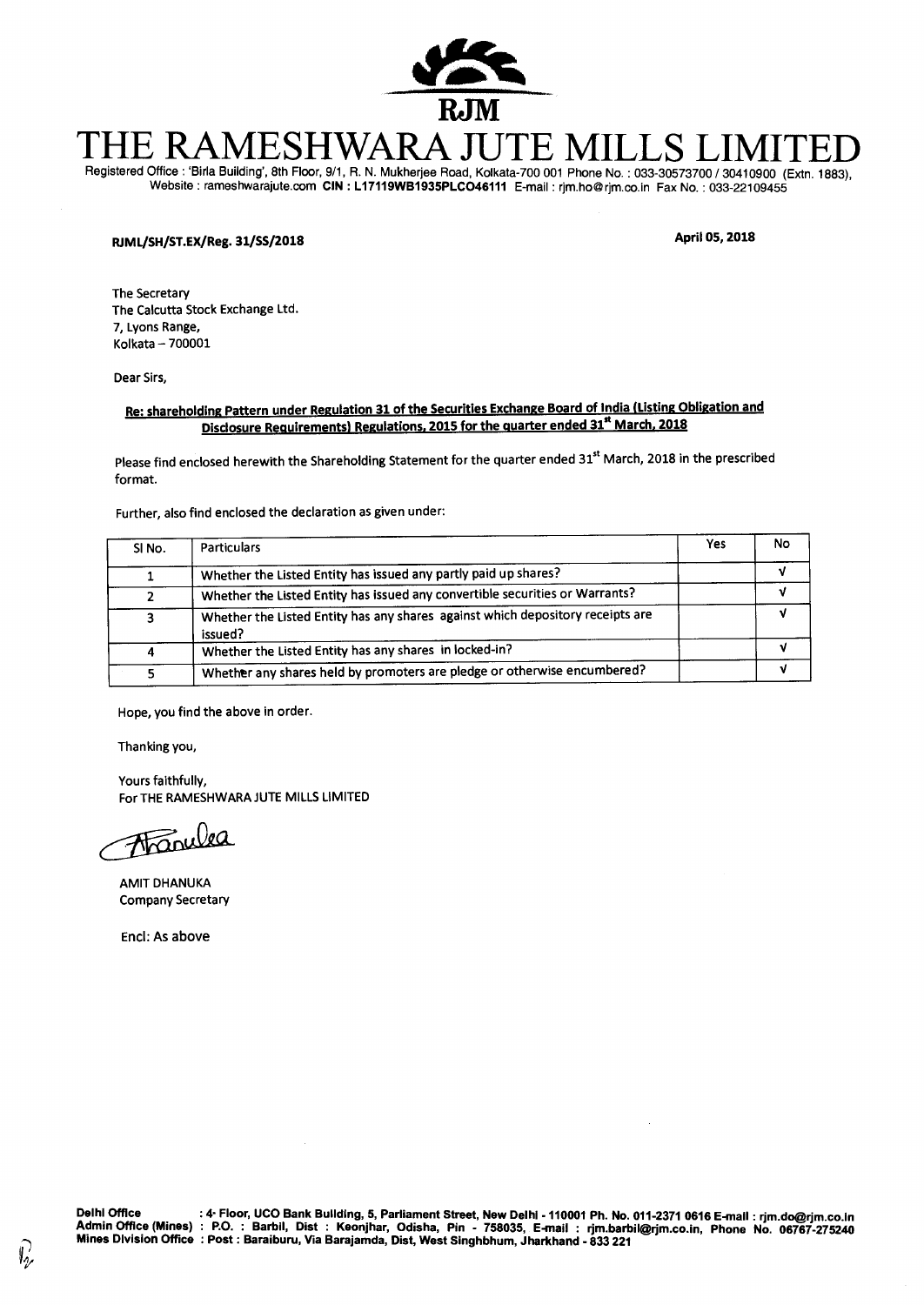#### **Table 1: Summery Statement - holding of Specified Securities**

NAME OF COMPANY : THE RAMESHWARA JUTE MILLS LIMITED

SCRIP CODE / NAME OF SCRIP : 28093 (CSE) CLASS OF SECURITY : ORDINARY SHARES

REPORT FOR THE QUARTER ENDED : 31st March, 2018

 $\ddot{\phantom{a}}$ 

| Category | Category of      | Nos.of     | No. of fully | No.of         | No. of      | Total nos.  | Sharehold-     | <b>Number of Voting Rights</b> |                      |                                  |                   | Shareholding<br>No. of  |                              |      | Number of     |            | No. of   |
|----------|------------------|------------|--------------|---------------|-------------|-------------|----------------|--------------------------------|----------------------|----------------------------------|-------------------|-------------------------|------------------------------|------|---------------|------------|----------|
| IO)      | Shareholder      | [share     | paid up      | partly        | shares      | shares      | ing as a % of  |                                |                      | held in each class of securities |                   | <b>Shares</b>           | as a % assuming              |      | Locked in     |            | equity   |
|          | l (II)           | holders    | equity       | paid-up       | lunderlying | held        | of total no.   |                                |                      | (IX)                             |                   | Underlying              | full conversion of           |      | Shares (XII)  | pledged or | shares   |
|          |                  | (III)      | shares       | equty         | Depository  | (VII)=      | of shares      |                                |                      |                                  |                   | Outstanding convertible |                              | INo. | As a          | otherwise  | held in  |
|          |                  |            | held         | <b>Shares</b> | Receipts    | $(IV+V+VI)$ | (calculated    |                                |                      |                                  |                   |                         | convertible securities (as a | ](a) | ∤% of         | encumbe-   | demate-  |
|          |                  |            | (IV)         | lheid.        | kvi)        |             | as per SCRR,   |                                | No. of Voting Rights |                                  | Total as a        | securities              | percentage of                |      | <b>Itotal</b> | rred       | rialised |
|          |                  |            |              | (V)           |             |             | 1957)          | Class X                        | Class Y              | Total                            | <b>K</b> of Total | (including              | ddiluted share               |      | <b>Shares</b> | (XIII)     | form     |
|          |                  |            |              |               |             |             | (VIII)         |                                |                      |                                  | Voting            | Warrants)               | capital)                     |      | held          |            | (XIV)    |
|          |                  |            |              |               |             |             | as a % of      |                                |                      |                                  | <b>Rights</b>     | (x)                     | $(XI) = (VII) + (X)$ as a    |      | $\vert$ (b)   |            |          |
|          |                  |            |              |               |             |             | $(A + B + C2)$ |                                |                      |                                  |                   |                         | <b>K of A+B+C2)</b>          |      |               |            |          |
|          |                  |            |              |               |             |             |                |                                |                      |                                  |                   |                         |                              |      |               |            |          |
| (A)      | Promoter &       |            |              |               |             |             |                |                                |                      |                                  |                   |                         |                              |      |               |            |          |
|          | <b>IPromoter</b> |            |              |               |             |             |                |                                |                      |                                  |                   |                         |                              |      |               |            |          |
|          | Group            | <b>10</b>  | 1,41,367     |               |             | 1,41,367    | 53.14          | 1,41,367                       |                      | 1,41,367                         | 53.14             | 0                       | 53.14                        | 01   | $\Omega$      | Οl         | Οl       |
| (B)      | Public           | <b>216</b> | 1,24,689     |               |             | 1,24,689    | 46.86          | 1,24,689                       |                      | 1,24,689                         | 46.86             | Οl                      | 46.86                        | Ol   | $\Omega$      | $\Omega$   | 0        |
| (C)      | Non-promoter -   |            |              |               |             |             |                |                                |                      |                                  |                   |                         |                              |      |               |            |          |
|          | Non-public       |            |              |               |             |             |                |                                |                      |                                  | 01                | 0                       | 0                            | 01   | 0             | 0          | Οl       |
| (C1)     | Shares underly-  |            |              |               |             |             |                |                                |                      |                                  |                   |                         |                              |      |               |            |          |
|          | ing DRs          |            |              |               |             |             |                |                                |                      |                                  |                   | Οl                      |                              | 0l   | $\Omega$      | $\Omega$   | οl       |
| (C2)     | Shares held by   |            |              |               |             |             |                |                                |                      |                                  |                   |                         |                              |      |               |            |          |
|          | Employee         |            |              |               |             |             |                |                                |                      |                                  |                   |                         |                              |      |               |            |          |
|          | <b>Trusts</b>    |            |              | οI            |             |             |                |                                |                      |                                  |                   | 0                       |                              | 01   | 0l            | 0          | Οl       |
|          | Total            | 226        | 2,66,056     | οI            | 0           | 2,66,056    |                | 100.00 2,66,056                |                      | 2,66,056                         | 100.00            | 01                      | 100.00                       | 0    | Οl            | 0          | 0        |

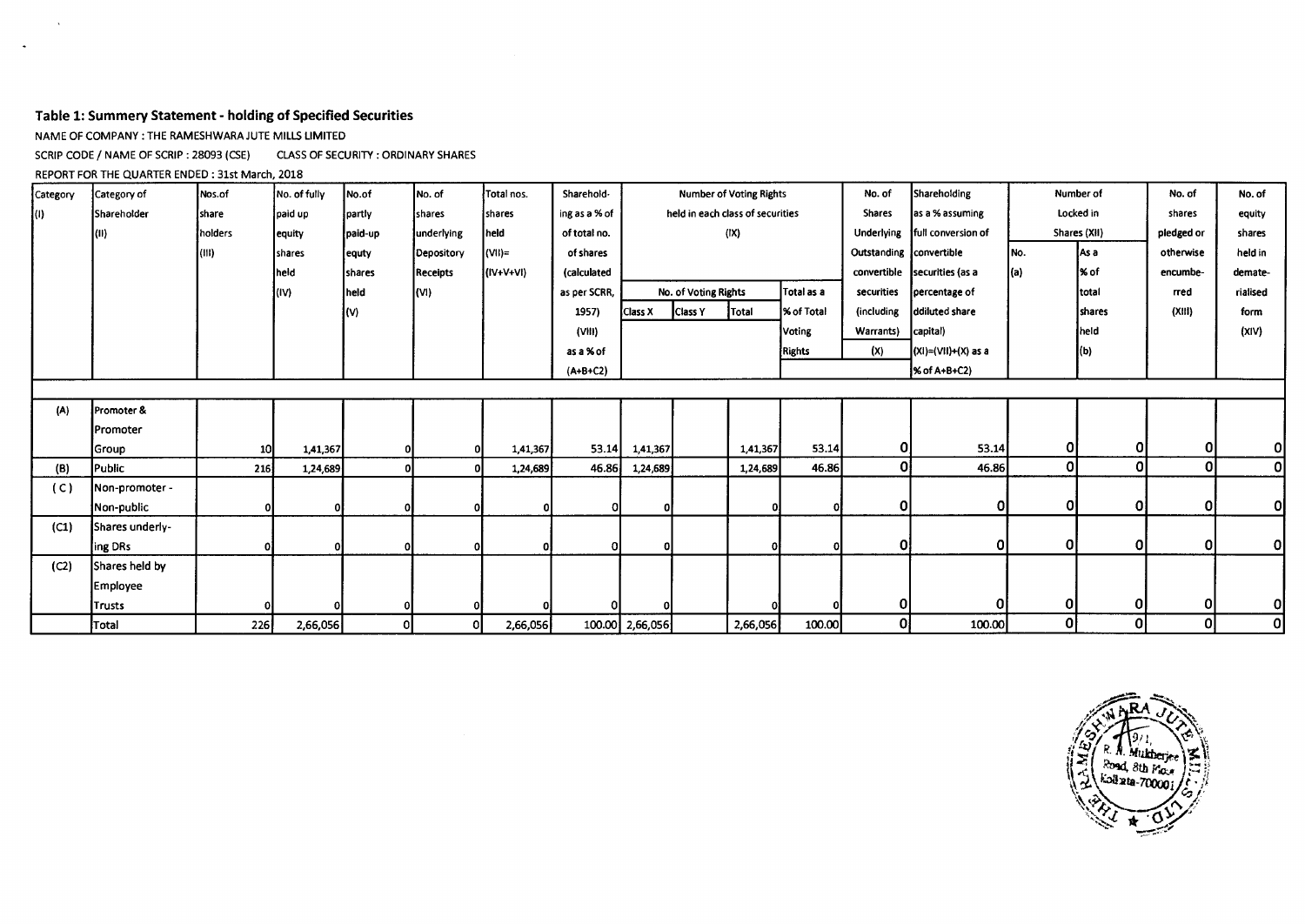## **Table II : Statement showing Shareholding Pattern of the Promoter and Promoter Group**

**NAMR OF COMPANY : THE RAMESHWARA JUTE MILLS UMITED** 

 $\sim$ 

 $\ddot{\phantom{a}}$ 

|       | SCRIP CODE/NAME OF SRCIP:            | 28093 (cse)       |                 | CLASS OF SECURITY: ORDINARY SHARES |         |            |             | REPORT FOR THE QUARTER ENDED: 31st March.2018 |                         |                      |                                  |            |                         |                       |           |                          |                         |              |          |
|-------|--------------------------------------|-------------------|-----------------|------------------------------------|---------|------------|-------------|-----------------------------------------------|-------------------------|----------------------|----------------------------------|------------|-------------------------|-----------------------|-----------|--------------------------|-------------------------|--------------|----------|
|       | Category &                           | PAN               | No.of           | No. of fully                       | Partly  | Nos. of    | Total nos.  | Sharehold-                                    | Number of Voting Rights |                      |                                  | No. of     | <b>Total Sharehold-</b> | Number of             |           | Number of shares pledged |                         | No. of       |          |
|       | Name of the                          |                   | share           | paid up                            | paid-up | shares     | shares      | ing % calcu-                                  |                         |                      | held in each class of securities |            | Shares                  | ing, as a % assu-     | Locked in |                          | or otherwise encumbered |              | equity   |
|       | Shareholders                         |                   | holder          | equity                             | equty   | underlying | heid        | lated as per                                  |                         |                      | (IX)                             |            | Underlying              | ming full conver-     |           | Shares (XII)             | (XIII)                  |              | shares   |
|       |                                      |                   | l(III)          | share                              | shares  | Depository | l(VII)=     | <b>SCRR, 1957</b>                             |                         |                      |                                  |            | Outstanding             | sion of conver-       | Mo.       | As a                     | İNo.                    | As a % of    | held in  |
|       |                                      |                   |                 | held                               | held    | Receipts   | $(IV+V+VI)$ | as a % of                                     |                         |                      |                                  |            | convertible             | tible securities      |           | % of                     |                         | total shares | demate-  |
|       |                                      |                   |                 | (IV)                               | (V)     | (VI)       |             | $(A + B + C2)$                                |                         | No. of Voting Rights |                                  | Total as a |                         |                       |           |                          |                         |              |          |
|       |                                      |                   |                 |                                    |         |            |             |                                               |                         |                      |                                  |            | securities              | (as a percentage      |           | total                    | (a)                     | held         | rialised |
|       |                                      |                   |                 |                                    |         |            |             |                                               | Class X                 | Class Y              | Total                            | % of Total | <i>(including</i>       | of diluted share      |           | shares                   |                         | ίЫ           | form     |
|       |                                      |                   |                 |                                    |         |            |             | (VIII)                                        |                         | Voting               |                                  |            | Warrants)               | capital)              |           | l held                   |                         |              | (XIV)    |
|       |                                      |                   |                 |                                    |         |            |             |                                               |                         | Rights               |                                  |            | (x)                     | $(XI) = (VII)+(X)$ as |           | Î(b)                     |                         |              |          |
|       |                                      |                   |                 |                                    |         |            |             |                                               |                         |                      |                                  |            |                         | a % of A+B+C2         |           |                          |                         |              |          |
| A'(1) | Indian                               |                   |                 |                                    |         |            |             |                                               |                         |                      |                                  |            |                         |                       |           |                          |                         |              |          |
| (a)   | Individual/Hindu                     |                   |                 |                                    |         |            |             |                                               |                         |                      |                                  |            |                         |                       |           |                          |                         |              |          |
|       | <b>Undivided Family</b>              |                   |                 | 64,400                             |         |            | 64,400      | 24.21                                         | 64,400                  |                      | 64,400                           | 24.21      |                         | 24.21                 | -01       |                          |                         |              |          |
|       | Name:                                |                   |                 |                                    |         |            |             |                                               |                         |                      |                                  |            |                         |                       |           |                          |                         |              |          |
|       | Chandrakant Birla                    | ADZPB4710C        |                 | S1,000                             |         |            | 51,000      | 19.17                                         | 51,000                  |                      | 51,000                           | 19.17      | n                       | 19.17                 | $\Omega$  |                          |                         |              |          |
|       | Sumangala Devi Birla                 | AEFPB2335A        |                 | 4200                               |         |            | 4200        | 1.58                                          | 4200                    |                      | 4200                             | 1.58       |                         | 1.58                  |           |                          |                         |              |          |
|       | Sidharth Kumar Birla                 | <b>AEKPB3109B</b> |                 | 5,600                              |         |            | 5,600       | 2.11                                          | 5,600                   |                      | 5,600                            | 2.11       | Ω                       | 2.11                  | $\Omega$  |                          |                         |              | ΩL       |
|       | Vasusri i Jhaver                     | AEFPB3109L        |                 | 3,600                              |         |            | 3,600       | 1.35                                          | 3,600                   |                      | 3,600                            | 1.35       |                         | 1.35                  | n         |                          |                         |              |          |
| (b)   | Central Govern-                      |                   |                 |                                    |         |            |             |                                               |                         |                      |                                  |            |                         |                       |           |                          |                         |              |          |
|       | ment/State                           |                   |                 |                                    |         |            |             |                                               |                         |                      |                                  |            |                         |                       |           |                          |                         |              |          |
|       | Government(s)                        |                   |                 |                                    |         |            |             |                                               |                         |                      | o                                |            |                         |                       | -n.       |                          |                         |              |          |
|       | Name:                                |                   |                 |                                    |         |            |             |                                               |                         |                      |                                  |            |                         |                       |           |                          |                         |              |          |
| e     | Financial Insti-                     |                   |                 |                                    |         |            |             |                                               |                         |                      |                                  |            |                         |                       |           |                          |                         |              |          |
|       | tutions/Banks                        |                   |                 | ŋ                                  |         |            |             |                                               |                         |                      |                                  |            |                         |                       | 0         |                          |                         |              |          |
|       | Name:                                |                   |                 |                                    |         |            |             |                                               |                         |                      |                                  |            |                         |                       |           |                          |                         |              |          |
| (d)   | Any other                            |                   |                 |                                    |         |            |             |                                               |                         |                      |                                  |            |                         |                       |           |                          |                         |              |          |
|       | (specify) Bodies Corporate           |                   |                 | 76,967                             |         | n          | 76,967      | 2B.93                                         | 76,967                  |                      | 76,967                           | 28.93      |                         | 28.93                 |           |                          |                         |              |          |
|       | Name:                                |                   |                 |                                    |         |            |             |                                               |                         |                      |                                  |            |                         |                       |           |                          |                         |              |          |
|       | Padmavati Investment Limited         | AABCP8632M        |                 | 38,778                             |         | n.         | 38,778      | 14.57                                         | 38,778                  |                      | 38,778                           | 14.57      |                         | 14.57                 | - Ol      |                          |                         |              |          |
|       | Bharat Arogya & Gyan Mandir          | AAATB3540N        |                 | 7,933                              |         |            | 7,933       | 2.98                                          | 7,933                   |                      | 7,933                            | 2.98       |                         | 2.98                  |           |                          |                         |              |          |
|       | Nathdwara Inv. Co. Ltd.              | AABCN7830P        |                 | 6,667                              |         | $\Omega$   | 6,667       | 2.51                                          | 6,667                   |                      | 6,667                            | 2.51       |                         | 2.51                  |           |                          |                         |              |          |
|       | Shekhavati Investment & Traders Ltd. | AAECS2321P        |                 | 4,000                              |         |            | 4,000       | 1.5                                           | 4,000                   |                      | 4,000                            | 1.5        |                         | 1.5                   |           |                          |                         |              |          |
|       | Jute Investment Co. Ltd.             | <b>AAACJ6331Q</b> |                 | 200                                |         |            | 200         | 0.08                                          | 200                     |                      | 200                              | 0.08       |                         | 0.08                  |           |                          |                         |              |          |
|       | Central India General Agents Ltd.    | AABCC2197E        |                 | 19,389                             |         |            | 19,389      | 7.29                                          | 19,389                  |                      | 19,389                           | 7.29       |                         | 7.29                  |           |                          |                         |              |          |
|       | Sub-Total (A)(1)                     |                   | 10 <sup>1</sup> | 141367                             |         |            | 141367      | 53.14                                         | 141367                  |                      | 141367                           | 53.14      |                         | 53.14                 | n         |                          |                         |              |          |

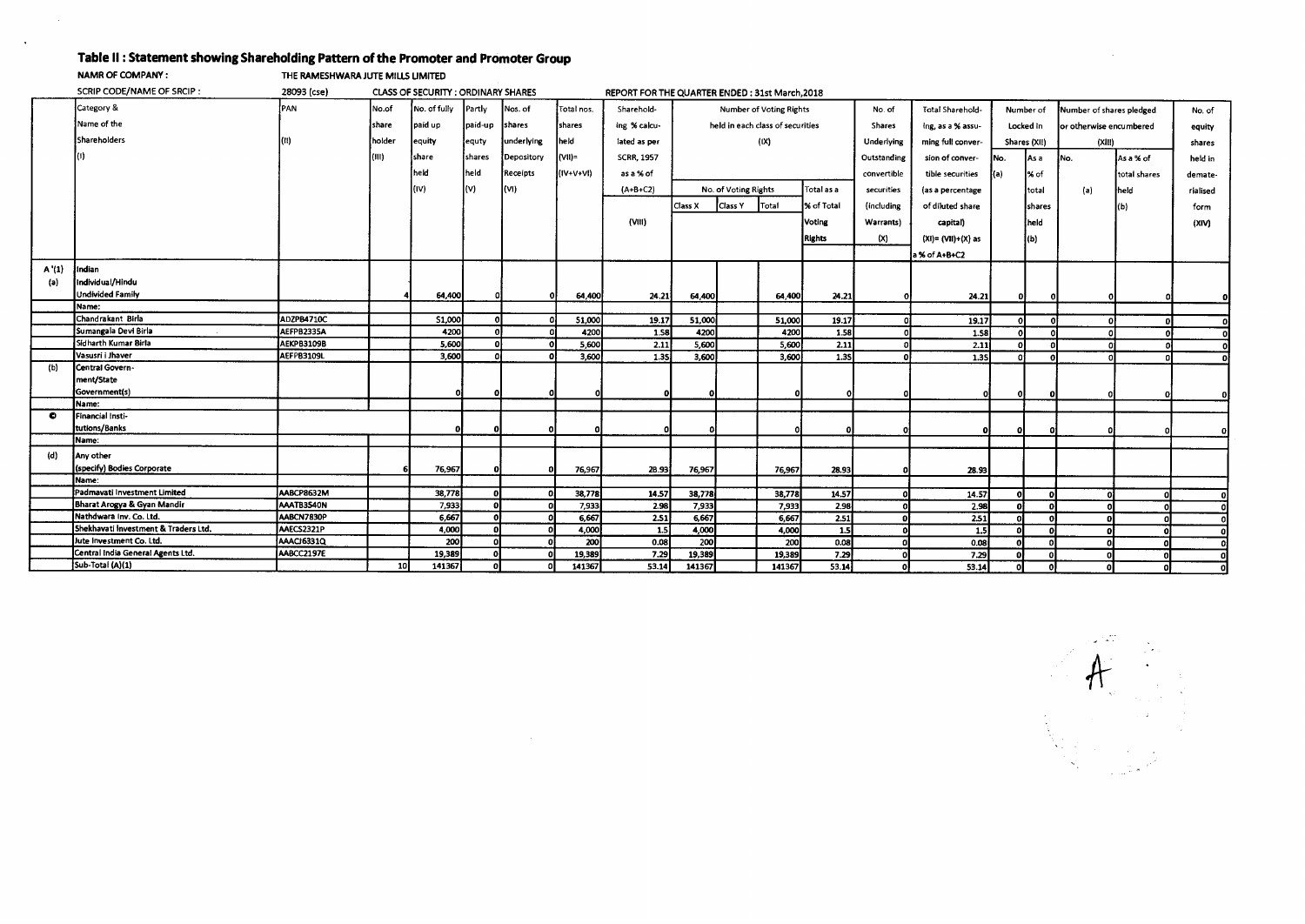| (2) | Foreign                                                                                                                                                                                                             |     | ึกเ    |   |        |       |        |        |       | $\mathbf{r}$ | οI       | -nl      | $\mathbf{r}$ | n١           | ٨I |
|-----|---------------------------------------------------------------------------------------------------------------------------------------------------------------------------------------------------------------------|-----|--------|---|--------|-------|--------|--------|-------|--------------|----------|----------|--------------|--------------|----|
| (a) | Individuals (Non-                                                                                                                                                                                                   |     |        |   |        |       |        |        |       |              | $\Omega$ |          |              |              | n  |
|     | Resident                                                                                                                                                                                                            |     |        |   |        |       |        |        |       |              |          |          |              |              |    |
|     | Individuals/                                                                                                                                                                                                        |     |        |   |        |       |        |        |       |              |          |          |              |              |    |
|     | Foreign                                                                                                                                                                                                             |     |        |   |        |       |        |        |       |              |          |          |              |              |    |
|     | Individuals)                                                                                                                                                                                                        |     |        |   |        |       |        |        |       |              |          |          |              |              |    |
|     | Name:                                                                                                                                                                                                               |     |        |   |        |       |        |        |       |              |          |          |              |              |    |
| (b) | Government(s)                                                                                                                                                                                                       |     |        |   |        |       |        |        |       |              |          |          |              |              |    |
|     | Name:                                                                                                                                                                                                               |     |        |   |        |       |        |        |       |              |          |          |              |              |    |
| O   | Institutions                                                                                                                                                                                                        |     | പ      |   |        |       |        |        |       |              |          |          |              |              |    |
|     | Name:                                                                                                                                                                                                               |     |        |   |        |       |        |        |       |              |          |          |              |              |    |
| (d) | Foreign                                                                                                                                                                                                             |     |        |   |        |       |        |        |       |              |          |          |              |              |    |
|     | Portfolio                                                                                                                                                                                                           |     |        |   |        |       |        |        |       |              |          |          |              |              |    |
|     | Investor                                                                                                                                                                                                            |     |        |   |        |       |        |        |       |              |          |          |              |              |    |
|     | Name:                                                                                                                                                                                                               |     |        |   |        |       |        |        |       |              |          |          |              |              |    |
| (e) | Any other                                                                                                                                                                                                           |     |        |   |        |       |        |        |       |              | Ωł       | $\Omega$ | 0            | $\Omega$     |    |
|     | (specify)                                                                                                                                                                                                           |     |        |   |        |       |        |        |       |              |          |          |              |              |    |
|     | Name:                                                                                                                                                                                                               |     |        |   |        |       |        |        |       |              |          |          |              |              |    |
|     | Sub-Total (A)(2)                                                                                                                                                                                                    |     | Ωł     |   |        |       | -0     |        |       |              |          |          |              |              |    |
|     | Total                                                                                                                                                                                                               |     |        |   |        |       |        |        |       |              |          |          |              |              |    |
|     | Shareholding of                                                                                                                                                                                                     |     |        |   |        |       |        |        |       |              |          |          |              |              |    |
|     | Promoter and                                                                                                                                                                                                        |     |        |   |        |       |        |        |       |              |          |          |              |              |    |
|     | <b>Promoter Group</b>                                                                                                                                                                                               |     |        |   |        |       |        |        |       |              |          |          |              |              |    |
|     | $(A)=(A)(1)+(A)(2)$                                                                                                                                                                                                 | -10 | 141367 | n | 141367 | 53.14 | 141367 | 141367 | 53.14 |              | 53.14    |          |              | $\mathbf{r}$ |    |
|     | Details of Shares which remain unclaimed may be given hear along with details such as number of shareholders, outstanding shares held in demat/unclaimed suspense account, voting rights which are frozen etc. N.A. |     |        |   |        |       |        |        |       |              |          |          |              |              |    |
|     | Note:                                                                                                                                                                                                               |     |        |   |        |       |        |        |       |              |          |          |              |              |    |
|     |                                                                                                                                                                                                                     |     |        |   |        |       |        |        |       |              |          |          |              |              |    |
|     | (1) PAN would not be displayed on webhsite of Stock Exchange(s).                                                                                                                                                    |     |        |   |        |       |        |        |       |              |          |          |              |              |    |
|     | (2) The term 'Encumbrance' has the same meaning as assigned under regulation 28(3) of SEBI (Substantial Acquisition of Shares and Takeovers) Regulations, 2011.                                                     |     |        |   |        |       |        |        |       |              |          |          |              |              |    |

 $\sim$ 

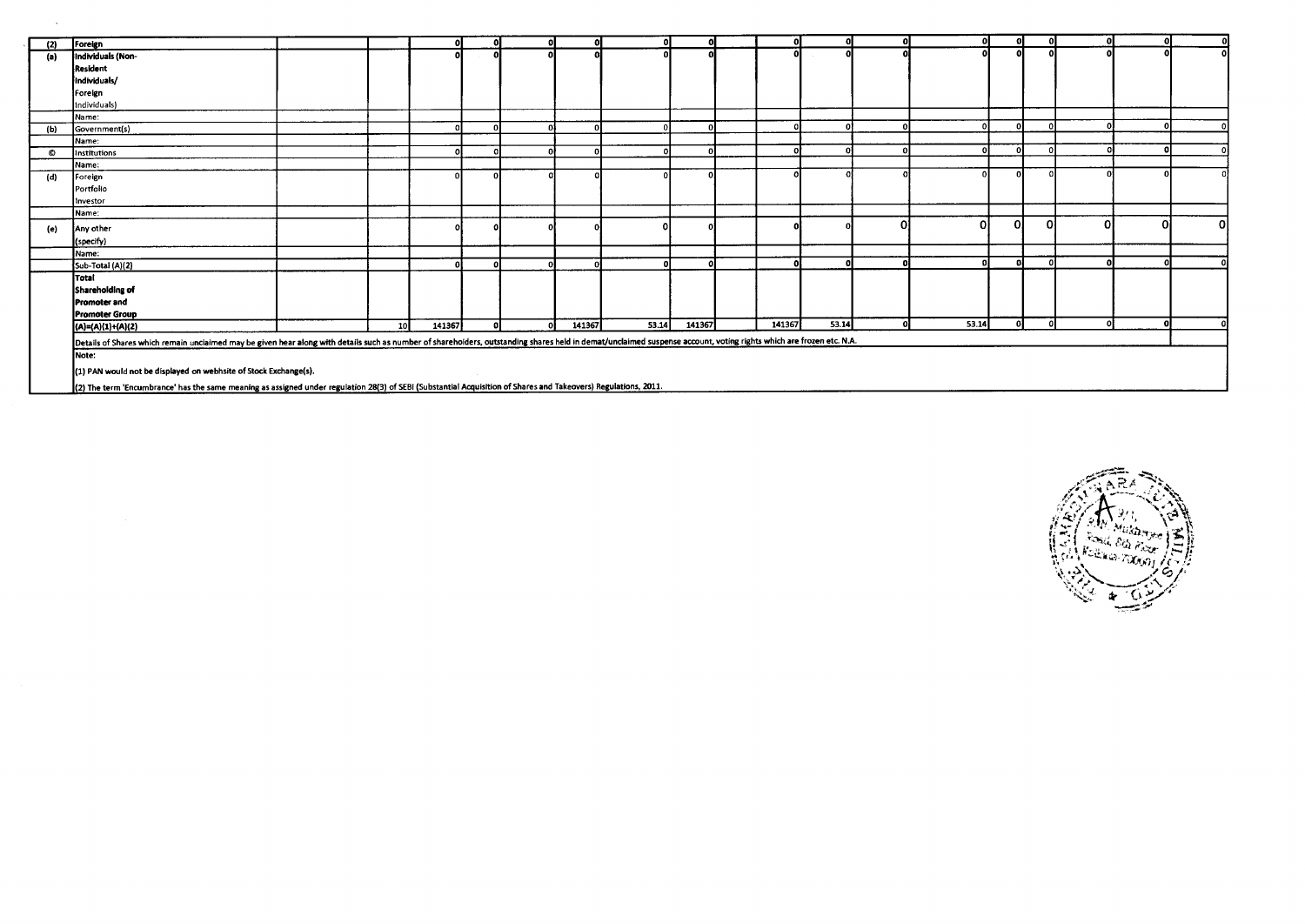#### **Table Ill : Statement showing Shareholding Pattern of the Public Shareholding**

 $\mathbf{x}$ 

**NAMR OF COMPANY :** THE RAMESHWARA JUTE MILLS LIMITED

SCRIP CODE/NAME OF SRCIP : 28093 (cse) **CLASS OF SECURITY : ORDINARY SHARES** REPORT FOR THE QUARTER ENDED : 31st March,2018

|                   | Category &              | PAN  | Nos.of  | No. of fully | Partiv   | No. of     | Total nos.  | Sharehold-        | Number of Voting Rights          |                      | No. of       | Total Sharehold-  | Number of   |                                   | Number of shares pledged |              | No. of      |              |          |
|-------------------|-------------------------|------|---------|--------------|----------|------------|-------------|-------------------|----------------------------------|----------------------|--------------|-------------------|-------------|-----------------------------------|--------------------------|--------------|-------------|--------------|----------|
|                   | Name of the             |      | share   | paid up      | paid-up  | shares     | shares      | ing % calcu-      | held in each class of securities |                      | Shares       | ing, as a % assu- | Locked in   |                                   | or otherwise encumbered  |              | equity      |              |          |
|                   | Shareholders            |      | holders |              |          | underlying | held        | lated as per      |                                  |                      | (1X)         |                   | Underlying  | ming full conver-<br>Shares (XII) |                          |              | (X  1)      |              | shares   |
|                   |                         | (11) |         | equity       | equty    |            |             |                   |                                  |                      |              |                   |             |                                   |                          |              |             |              |          |
|                   |                         |      | (m)     | shares       | shares   | Depository | $(V11) =$   | <b>SCRR, 1957</b> |                                  |                      |              |                   | Outstanding | sion of conver-                   | No.                      | As a         | No. (Not    | As a % of    | held in  |
|                   |                         |      |         | [held        | held     | Receipts   | $(IV+V+VI)$ | as a % of         |                                  |                      |              |                   | convertible | tible securities                  | l(a)                     | l% of        | applicable) | total shares | demate-  |
|                   |                         |      |         | (IV)         | (V)      | (VI)       |             | $(A+B+C2)$        |                                  | No. of Voting Rights |              | Total as a        | securities  | (as a percentage                  |                          | total        | (a)         | held (Not    | rialised |
|                   |                         |      |         |              |          |            |             |                   | Class X                          | Class Y              | Total        | % of Total        | (including  | of diluted share                  |                          | shares       |             | applicable)  | form     |
|                   |                         |      |         |              |          |            |             |                   |                                  |                      |              |                   |             |                                   |                          |              |             |              |          |
|                   |                         |      |         |              |          |            |             | (VIII)            |                                  |                      |              | Voting            | Warrants)   | capital)                          |                          | held         |             | (b)          | (XIV)    |
|                   |                         |      |         |              |          |            |             |                   |                                  |                      |              | Rights            | (X)         | (XI)                              |                          | kЫ)          |             |              |          |
|                   |                         |      |         |              |          |            |             |                   |                                  |                      |              |                   |             |                                   |                          |              |             |              |          |
| (1)               | Institutions            |      |         |              |          |            |             |                   |                                  |                      |              |                   |             |                                   |                          |              |             |              |          |
| (a)               | Mutual Funds            |      |         | ol           | -ol      | -ol        | $\Omega$    | -nl               | $\Omega$                         |                      | $\Omega$     |                   |             |                                   | $\ddot{\phantom{1}}$     |              |             |              |          |
|                   | Name:                   |      |         |              |          |            |             |                   |                                  |                      |              |                   |             |                                   |                          |              |             |              |          |
| (b)               | <b>Venture Capital</b>  |      |         |              | n        | -n.        |             |                   | n                                |                      | $\Omega$     | പ                 |             |                                   | $\Omega$                 | n            |             |              |          |
|                   | <b>Funds</b>            |      |         |              |          |            |             |                   |                                  |                      |              |                   |             |                                   |                          |              |             |              |          |
|                   | Name:                   |      |         |              |          |            |             |                   |                                  |                      |              |                   |             |                                   |                          |              |             |              |          |
| (c)               | Alternate               |      |         |              |          | $\Omega$   |             |                   |                                  |                      | O            |                   |             | n                                 | ol                       | O            |             |              |          |
|                   | <b>Investment Funds</b> |      |         |              |          |            |             |                   |                                  |                      |              |                   |             |                                   |                          |              |             |              |          |
|                   | Name:                   |      |         |              |          |            |             |                   |                                  |                      |              |                   |             |                                   |                          |              |             |              |          |
| (d)               | Foreign Venture         |      |         | n.           |          | o          |             |                   | $\ddot{\phantom{a}}$             |                      | - Ol         |                   |             | ni                                | ۵i                       | $\Omega$     |             |              |          |
|                   | Capital Investors       |      |         |              |          |            |             |                   |                                  |                      |              |                   |             |                                   |                          |              |             |              |          |
|                   | Name:                   |      |         |              |          |            |             |                   | $\Omega$                         |                      | - Ol         |                   |             |                                   | 0                        | $\Omega$     |             |              |          |
| (e)               | Foreign Portfolio       |      |         |              |          | o          |             |                   |                                  |                      |              |                   |             |                                   |                          |              |             |              |          |
|                   | Investors               |      |         |              |          |            |             |                   |                                  |                      |              |                   |             |                                   |                          |              |             |              |          |
| (f)               | Name:<br>Financial      |      |         | 1,500        |          | o          | 1,500       | 0.56              | 1,500                            |                      | 1,500        | 0.56              |             | 0.56                              | οI                       | -01          |             |              |          |
|                   | Institutions/Banks      |      |         |              |          |            |             |                   |                                  |                      |              |                   |             |                                   |                          |              |             |              |          |
|                   | Name:                   |      |         |              |          |            |             |                   |                                  |                      |              |                   |             |                                   |                          |              |             |              |          |
| $\left( n\right)$ | Insurance               |      |         | ol           | n        | ΩI         |             |                   | n                                |                      | $\mathbf{0}$ |                   |             |                                   | o                        | $\Omega$     |             |              |          |
|                   | Companies               |      |         |              |          |            |             |                   |                                  |                      |              |                   |             |                                   |                          |              |             |              |          |
|                   | Name:                   |      |         |              |          |            |             |                   |                                  |                      |              |                   |             |                                   |                          |              |             |              |          |
| (h)               | Provident Funds/        |      |         |              | $\Omega$ | o          | n           |                   | $\mathbf{o}$                     |                      | -ol          |                   |             |                                   | n                        | n            |             |              |          |
|                   | Pension Funds           |      |         |              |          |            |             |                   |                                  |                      |              |                   |             |                                   |                          |              |             |              |          |
|                   | Name:                   |      |         |              |          |            |             |                   |                                  |                      |              |                   |             |                                   |                          |              |             |              |          |
| (i)               | Any other               |      |         |              |          | $\Omega$   |             |                   |                                  |                      |              |                   | ΩI          | n                                 | 0l                       | οl           | $\Omega$    | ΩI           | ി        |
|                   | (specify)               |      |         |              |          |            |             |                   |                                  |                      |              |                   |             |                                   |                          |              |             |              |          |
|                   | Name:                   |      |         |              |          |            |             |                   |                                  |                      |              |                   |             |                                   |                          |              |             |              |          |
|                   | Sub-Total (B)(1)        |      |         | 1,500        | - 0      | nl         | ∩           | 0.56              | 1,500                            |                      | 1,500        | 0.56              | -nl         | 0.56                              | οl                       | $\mathbf{0}$ |             |              |          |
| (2)               | Central                 |      |         |              |          |            |             |                   |                                  |                      |              |                   |             |                                   | $\mathbf{r}$             |              |             |              | ΩI       |
|                   | Government/             |      |         |              |          |            |             |                   |                                  |                      |              |                   |             |                                   |                          |              |             |              |          |
|                   | <b>State</b>            |      |         |              |          |            |             |                   |                                  |                      |              |                   |             |                                   |                          |              |             |              |          |
|                   | Government(s)/          |      |         |              |          |            |             |                   |                                  |                      |              |                   |             |                                   |                          |              |             |              |          |
|                   | President of India      |      |         |              |          |            |             |                   |                                  |                      |              |                   |             |                                   |                          |              |             |              |          |
|                   | Name:                   |      |         |              |          |            |             |                   |                                  |                      |              |                   |             |                                   |                          |              |             |              |          |
|                   | Sub-Total (B)(2)        |      |         | οl           | -ol      | o          |             | οI                | o                                |                      |              |                   | 0           | Ω                                 | 0                        | $\Omega$     | n           |              |          |

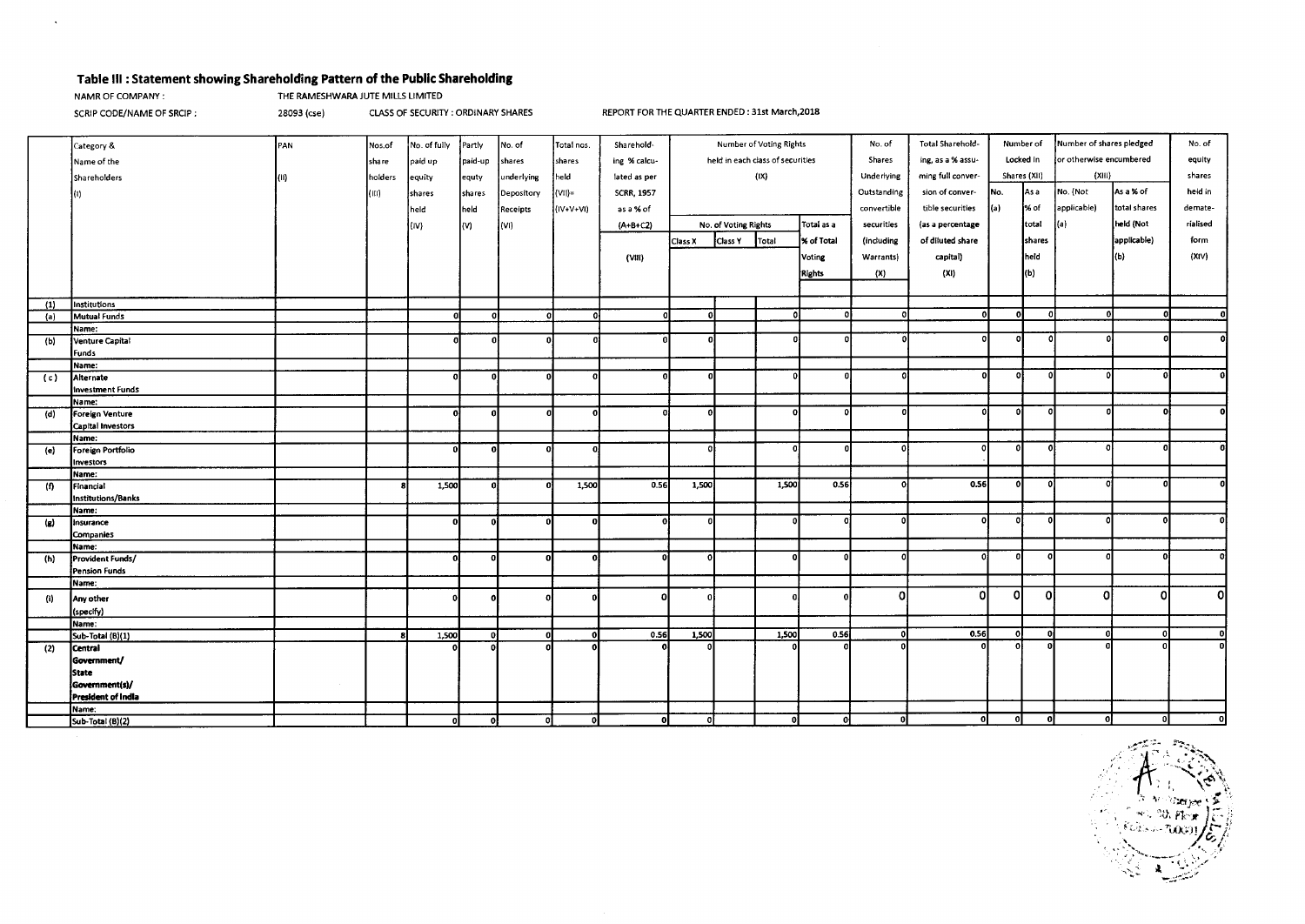| (3) | Non-Institutions                                                                                                                                                                                                              |            |     |          |          |          |        |          |          |                 |    |        |                   |          |          |          |  |
|-----|-------------------------------------------------------------------------------------------------------------------------------------------------------------------------------------------------------------------------------|------------|-----|----------|----------|----------|--------|----------|----------|-----------------|----|--------|-------------------|----------|----------|----------|--|
| (a) | ndividuals-                                                                                                                                                                                                                   |            | 190 | 32,889   |          | 32,889   | 12.36  | 32,889   |          | 32,889<br>12.36 |    | 12.36  | $\Omega$          | $\Omega$ |          |          |  |
|     | i.Individual                                                                                                                                                                                                                  |            |     |          |          |          |        |          |          |                 |    |        |                   |          |          |          |  |
|     | shareholders                                                                                                                                                                                                                  |            |     |          |          |          |        |          |          |                 |    |        |                   |          |          |          |  |
|     | holding nominal                                                                                                                                                                                                               |            |     |          |          |          |        |          |          |                 |    |        |                   |          |          |          |  |
|     | share capital upto                                                                                                                                                                                                            |            |     |          |          |          |        |          |          |                 |    |        |                   |          |          |          |  |
|     | Rs. 2 lakhs.                                                                                                                                                                                                                  |            |     |          |          |          |        |          |          |                 |    |        |                   |          |          |          |  |
|     | Ailt Prakash Shah & Others                                                                                                                                                                                                    | AANPS8249Q |     | 7,933    |          | 7,933    | 2.98   | 7,933    |          | 7,933<br>2.98   |    | 2.98   |                   |          |          |          |  |
|     | i. Individual                                                                                                                                                                                                                 |            |     |          |          |          |        |          |          |                 |    |        |                   |          |          |          |  |
|     | shareholders                                                                                                                                                                                                                  |            |     |          |          |          |        |          |          |                 |    |        |                   |          |          |          |  |
|     |                                                                                                                                                                                                                               |            |     |          |          |          |        |          |          |                 |    |        |                   |          |          |          |  |
|     | hoiding nominal                                                                                                                                                                                                               |            |     |          |          |          |        |          |          |                 |    |        |                   |          |          |          |  |
|     | share capital in                                                                                                                                                                                                              |            |     |          |          |          |        |          |          |                 |    |        |                   |          |          |          |  |
|     | excess of<br>Rs. 2 lakhs.                                                                                                                                                                                                     |            |     |          |          |          |        |          |          |                 |    |        |                   |          |          |          |  |
|     |                                                                                                                                                                                                                               |            |     |          |          |          |        |          |          |                 |    |        |                   |          |          |          |  |
|     | Name:                                                                                                                                                                                                                         |            |     |          |          |          |        |          |          |                 | n  | n      |                   |          |          |          |  |
| (b) | <b>NBFCs registered</b>                                                                                                                                                                                                       |            |     |          |          |          |        |          |          |                 |    |        | O                 | O        | $\Omega$ |          |  |
|     | with RBI                                                                                                                                                                                                                      |            |     |          |          |          |        |          |          |                 |    |        |                   |          |          |          |  |
|     | Name:                                                                                                                                                                                                                         |            |     |          |          |          |        |          |          |                 |    |        |                   |          |          |          |  |
| O   | Employee Trusts                                                                                                                                                                                                               |            |     |          | $\Omega$ | n        |        | -ni      |          | n               | D. | o      | -o.               |          |          |          |  |
|     | Name:                                                                                                                                                                                                                         |            |     |          |          |          |        |          |          |                 |    |        |                   |          |          |          |  |
| (d) | Overseas                                                                                                                                                                                                                      |            |     |          |          |          |        |          |          |                 |    |        |                   |          |          |          |  |
|     | Depositories                                                                                                                                                                                                                  |            |     |          |          |          |        |          |          |                 |    |        |                   |          |          |          |  |
|     | (holding DRs)                                                                                                                                                                                                                 |            |     |          |          |          |        |          |          |                 |    |        |                   |          |          |          |  |
|     | (balancing figure)                                                                                                                                                                                                            |            |     |          |          |          |        |          |          |                 |    |        |                   |          |          |          |  |
|     | Name:                                                                                                                                                                                                                         |            |     |          |          |          |        |          |          |                 |    |        |                   |          |          |          |  |
| (e) | Any other (specify)                                                                                                                                                                                                           |            |     |          |          |          |        |          |          |                 |    |        |                   |          |          |          |  |
|     | <b>Other Bodies Corporate</b>                                                                                                                                                                                                 |            | 17  | 90,200   |          | 90,200   | 33.9   | 90,200   | 90,200   | 33.9            |    | 33.9   | o                 |          |          |          |  |
|     | Umang Commercial Co. Pvt. Ltd.                                                                                                                                                                                                | AAACU3731B |     | 11,667   |          | 11,667   | 4.38   | 11,667   | 11,667   | 4.38            |    | 4.38   |                   |          |          |          |  |
|     | Gwallor Webbing Co. Pvt. Ltd.                                                                                                                                                                                                 |            |     | 20,550   |          | 20,550   | 7.73   | 20,550   | 20,550   | 7.73            |    | 7.73   |                   |          |          |          |  |
|     | <b>Birla Corporation Limited</b>                                                                                                                                                                                              |            |     | 19.133   |          | 19,133   | 7.19   | 19,133   | 19,133   | 7.19            |    | 7.19   |                   |          |          |          |  |
|     | Punjab Produce & Trading Co. Pvt. Ltd.                                                                                                                                                                                        |            |     | 33,250   |          | 33,250   | 12.5   | 33,250   | 33,250   | 12.5            | ol | 12.5   | n.                |          |          | $\Omega$ |  |
| ii. | Non Resident Indian                                                                                                                                                                                                           |            |     | 100      |          | 100      | 0.04   | 100      |          | 100<br>0.04     | ۵l | 0.04   | n                 |          |          |          |  |
|     | Sub-Total (B)(3)                                                                                                                                                                                                              |            | 208 | 1,23,189 |          | 1.23,189 | 46.30  | 1,23,189 | 1,23,189 | 46.30           |    | 46.30  |                   |          |          |          |  |
|     | Total Public Shareholding (B)= (B)(1)+(B)(2)+(B)(3)                                                                                                                                                                           |            | 216 | 1,24,689 |          | 1,24,689 | 46.86  | 1,24,689 | 1,24,689 | 46.86           | Ωi | 46.86  |                   |          |          | $\Omega$ |  |
|     | Total (A+B)                                                                                                                                                                                                                   |            | 226 | 2,66,056 |          | 2,66,056 | 100.00 | 2,66,056 | 2,66,056 | 100.00          | ΩI | 100.00 | $\mathbf{\Omega}$ |          |          |          |  |
|     | Details of Sharehoiders acting as persons in Concert including their Shareholding (No. and %)                                                                                                                                 |            |     |          |          |          |        |          |          |                 |    |        |                   |          |          |          |  |
|     |                                                                                                                                                                                                                               |            |     |          |          |          |        |          |          |                 |    |        |                   |          |          |          |  |
|     |                                                                                                                                                                                                                               |            |     |          |          |          |        |          |          |                 |    |        |                   |          |          |          |  |
|     | Details of Shares which remain unclaimed may be given here along with details suich as number of shareholders, outstanding shares held in demat/unclaimed suspense account, voting rights which are frozen etc. N.A.<br>Note: |            |     |          |          |          |        |          |          |                 |    |        |                   |          |          |          |  |
|     |                                                                                                                                                                                                                               |            |     |          |          |          |        |          |          |                 |    |        |                   |          |          |          |  |
|     | (1) PAN would not be displayed on webhsite of Stock Exchange(s).                                                                                                                                                              |            |     |          |          |          |        |          |          |                 |    |        |                   |          |          |          |  |
|     | (2) The above format needs to be disclosed along with the name of following persons; institutions / Non institutions holding more than 1% of total number of shares.                                                          |            |     |          |          |          |        |          |          |                 |    |        |                   |          |          |          |  |
|     | (3) W.r.t. the information pertaining to Depository Receipts, the same may be disclosed in the respective columns to the extent information available and the balance to be disclosed as held by custodian.                   |            |     |          |          |          |        |          |          |                 |    |        |                   |          |          |          |  |

 $\mathcal{L}^{\text{max}}$  , where  $\mathcal{L}^{\text{max}}$ 

 $\sim 140$  and  $\sim 100$ 

 $#$ 

 $\sim 10^7$ 

 $\sim$